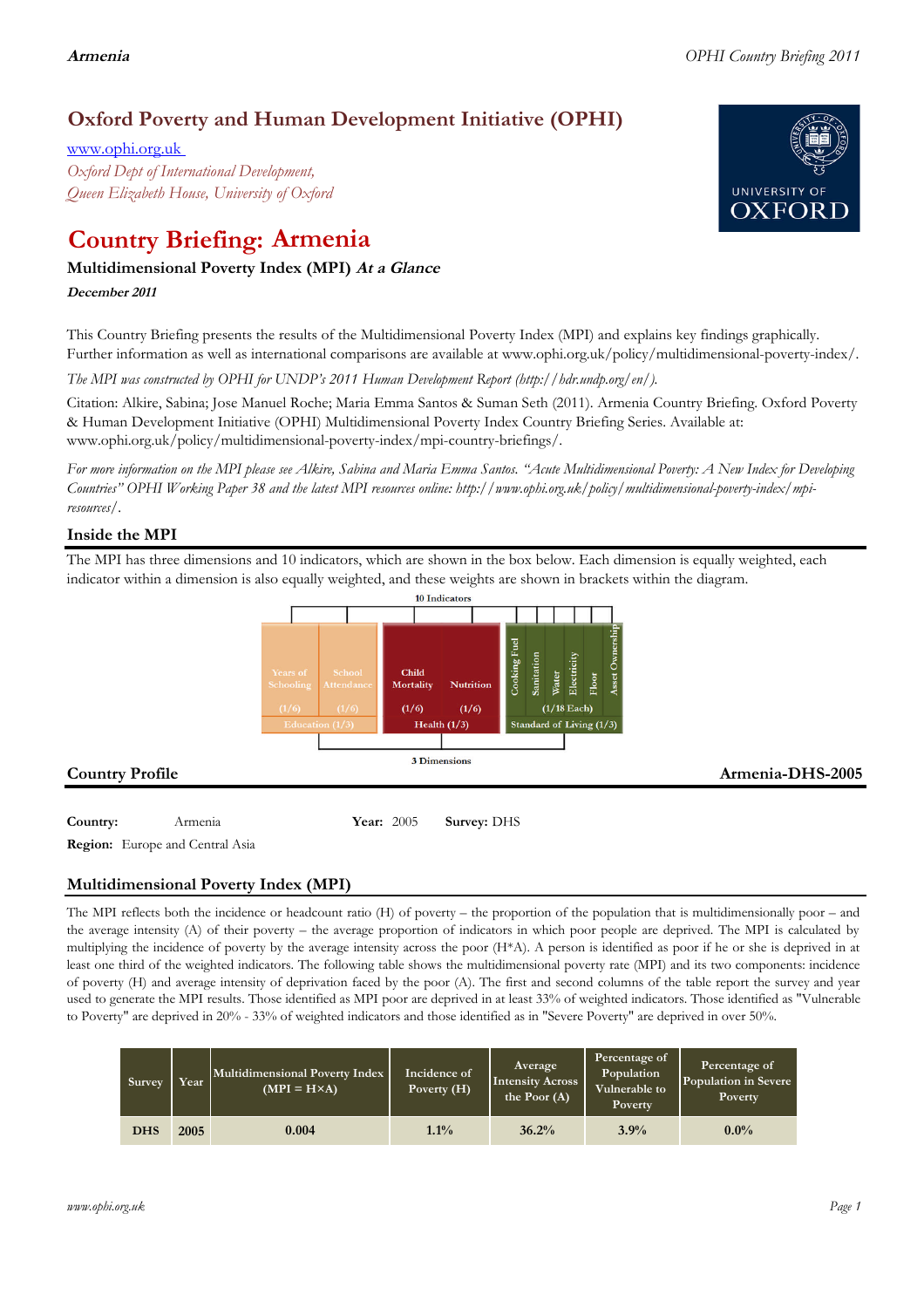# **Comparing the MPI with Other Poverty Measures**

Column chart A compares the poverty rate using the MPI with three other commonly used poverty measures. The height of the first column denotes the percentage of people who are MPI poor (also called the incidence or headcount ratio). The second and third columns denote the percentages of people who are poor according to the \$1.25 a day income poverty line and \$2.00 a day line, respectively. The final column denotes the percentage of people who are poor according to the national income poverty line. The table on the right-hand side reports various descriptive statistics for the country. The statistics shaded in khaki/olive are taken from the year closest to the year of the survey used to calculate the MPI. The year is provided below each column in chart A.



|                                        |              | Summary                                                                                                                                                                                                          |                               |  |  |
|----------------------------------------|--------------|------------------------------------------------------------------------------------------------------------------------------------------------------------------------------------------------------------------|-------------------------------|--|--|
| erty Measures                          |              | 0.004<br>Multidimensional Poverty Index                                                                                                                                                                          |                               |  |  |
|                                        |              | Percentage of MPI Poor (H)                                                                                                                                                                                       | $1.1\%$                       |  |  |
| 43.5%                                  |              | Average Intensity of Deprivation (A)                                                                                                                                                                             | 36.2%                         |  |  |
|                                        | 23.5%        | Percentage of Income Poor (\$1.25 a day) <sup><math>\ddagger</math></sup><br>Percentage of Income Poor (\$2.00 a day) <sup><math>\bar{x}</math></sup><br>Percentage of Poor (National Poverty Line) <sup>#</sup> | $10.6\%$<br>$43.5\%$<br>23.5% |  |  |
|                                        |              | Human Development Index 2011*                                                                                                                                                                                    | 0.716                         |  |  |
| US\$2 a day<br><b>National Poverty</b> |              | $HDI$ rank*                                                                                                                                                                                                      | 86                            |  |  |
| 2003                                   | Line<br>2008 | $HDI category*$                                                                                                                                                                                                  | High                          |  |  |
| <b>Aeasure</b>                         |              | $\pm$ The World Bank (2011). "World Development Indicators." Washington, DC.<br>* UNDP (2011). "Human Development Report", Statistical Table 1 . New York.                                                       |                               |  |  |

te: For population figures and numbers of MPI poor people, consult the tables on OPHI's te: http://www.ophi.org.uk/policy/multidimensional-poverty-index/

### **Comparing the MPI with Other Poverty Measures**

Column chart B shows the percentage of people who are MPI poor (also called the incidence or headcount) in the 109 developing countries analysed. The column denoting this country is dark, with other countries shown in light grey. The dark dots denote the percentage of people who are income poor according to the \$1.25 a day poverty line in each country. The graph above tells you the year this data comes from. Dots are only shown where the income data available is within three years of the MPI survey year.



**B. Headcounts of MPI Poor and \$1.25/day Poor**



*www.ophi.org.uk Page 2*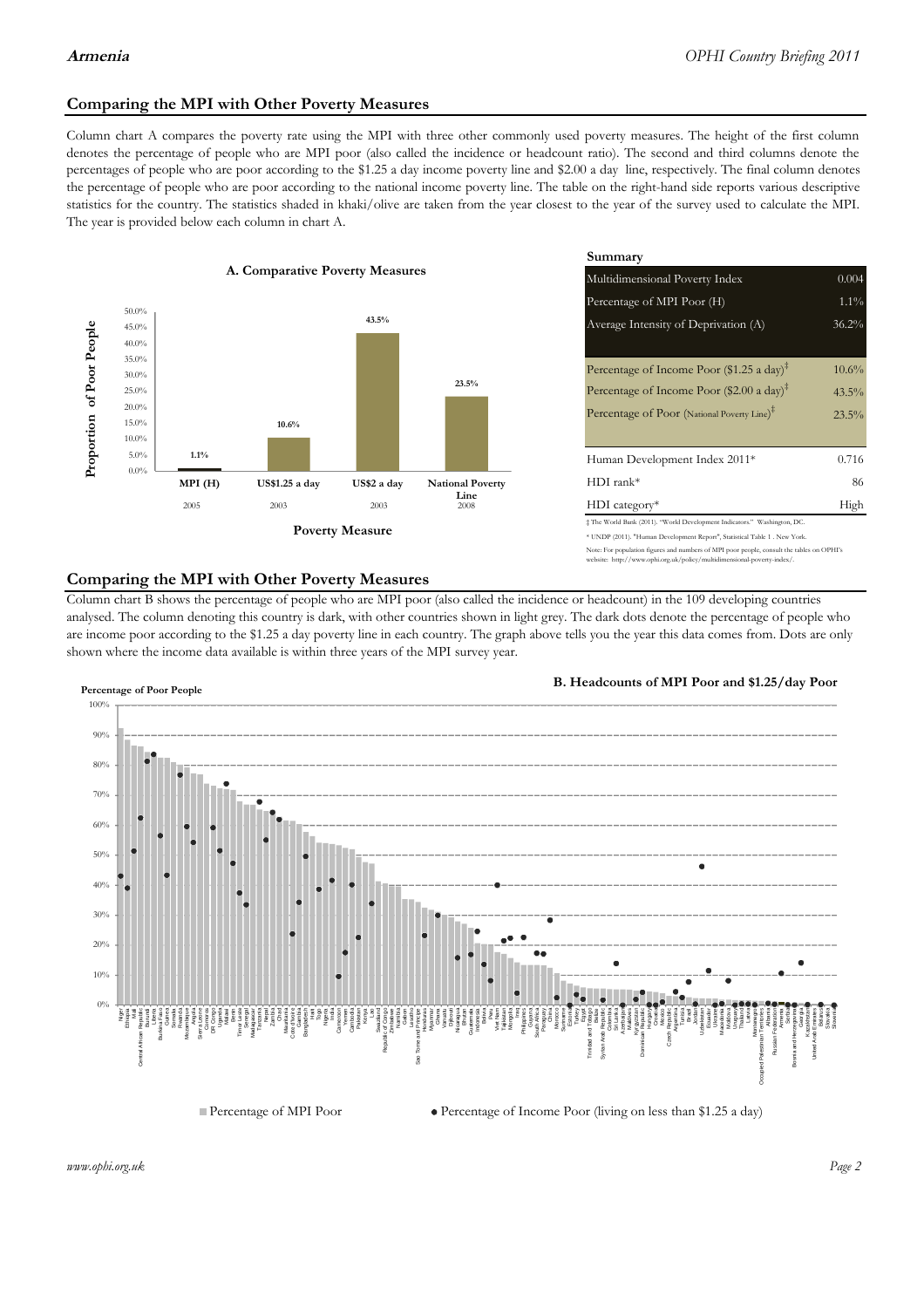### **Incidence of Deprivation in Each of the MPI Indicators**

The MPI uses 10 indicators to measure poverty in three dimensions: education, health and living standards. The bar chart to the left reports the proportion of the population that is poor and deprived in each indicator. We do not include the deprivation of non-poor people. The spider diagram to the right compares the proportions of the population that are poor and deprived across different indicators. At the same time it compares the performance of rural areas and urban areas with that of the national aggregate. Patterns of deprivation may differ in rural and urban areas.



### **Composition of the MPI**

The MPI can be broken down to see directly how much each indicator contributes to multidimensional poverty. The following figure shows the composition of the MPI using a pie chart. Each piece of the pie represents the percentage contribution of each indicator to the overall MPI of the country. The larger the slice of the pie chart, the bigger the weighted contribution of the indicator to overall poverty.